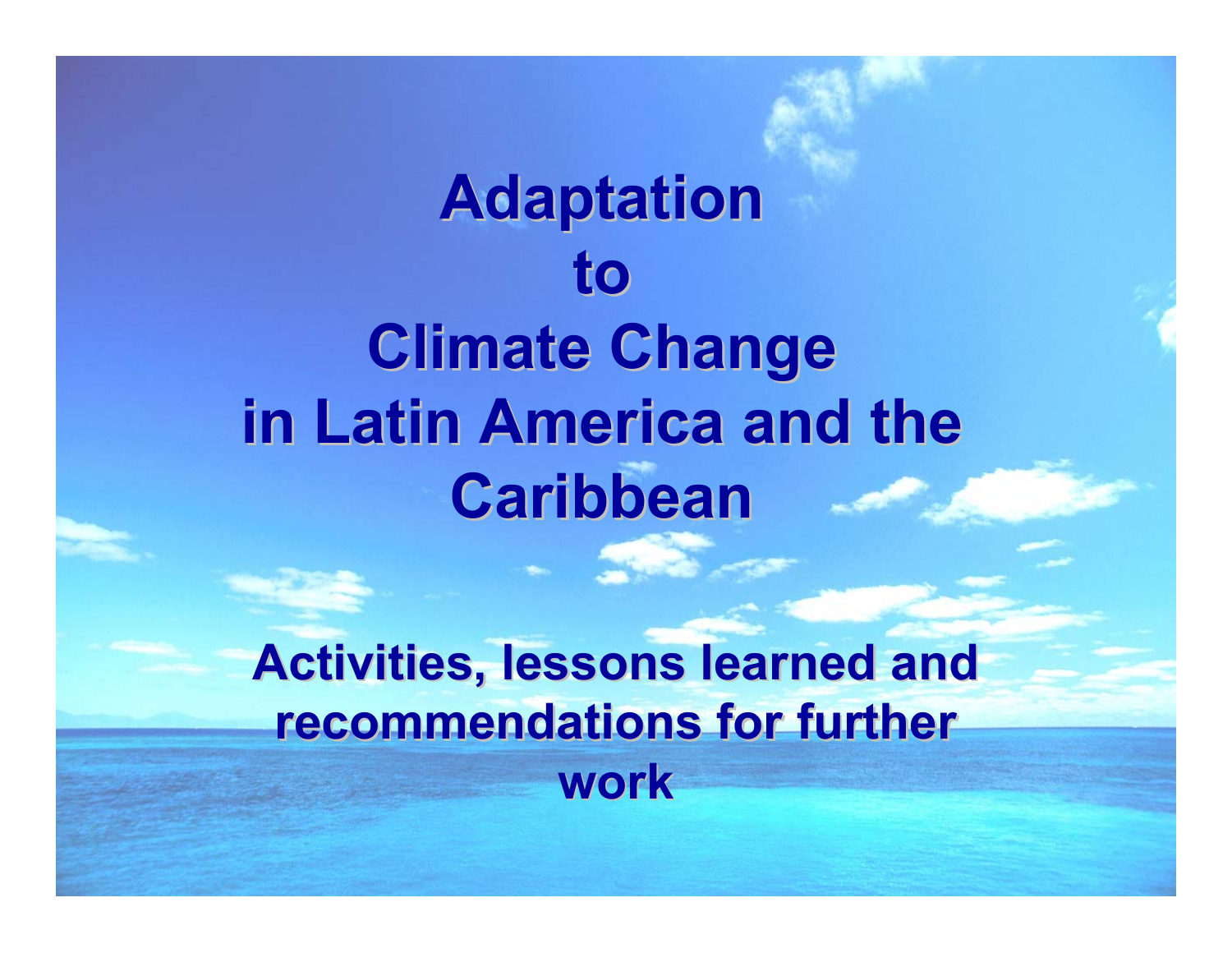### **IPCC : Summary for Policymakers IPCC : Summary for Policymakers 2007**

- $\bullet$ **Warming of the climate system is unequivocal unequivocal**
- **The cause is very likely man-made and would continue for centuries would continue for centuries**
- Water shortages, heat waves, storms and floods are likely to be the result of **global warming caused by human global warming caused by human actions actions**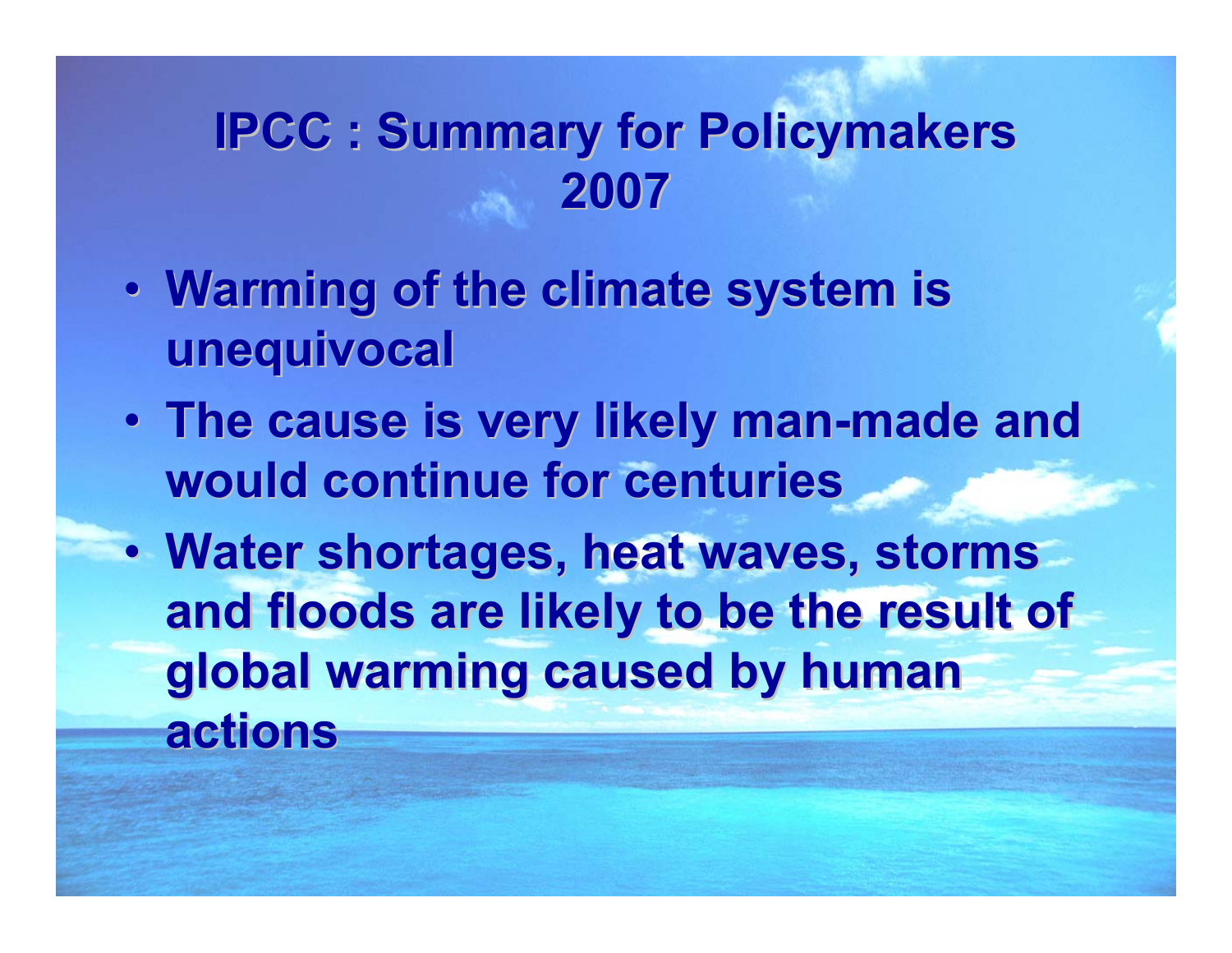#### **IPCC Fourth assessment report predictions:**

For the next two decades a warming of about 0.2 C per decade is projected (for a range of IPCC Special report on **Emission scenarios)** The best estimate for the low scenario is 1.8C and the best **estimate for the high scenario is 4C (temperature change at 2090 -99 relative to 1980 99 relative to 1980 -99)**

- •
- •
- •
- •
- •
- •

*Increase in temperature Expected consequences* **0.6 C: Wholesale Coral Bleaching 0.6 C: West Antartic starts to melt 1.0 C: Rapid retreat of tropical glaciers in the Andes 1.6 C: Onset of Greenland melting and rise of sea level 2-3 C: Loss of density of Amazon rainforest 4 C: Possible collapse of Gulf current**

**So urce: Exeter C o nference Final Report, Cambridg e Press, 2005**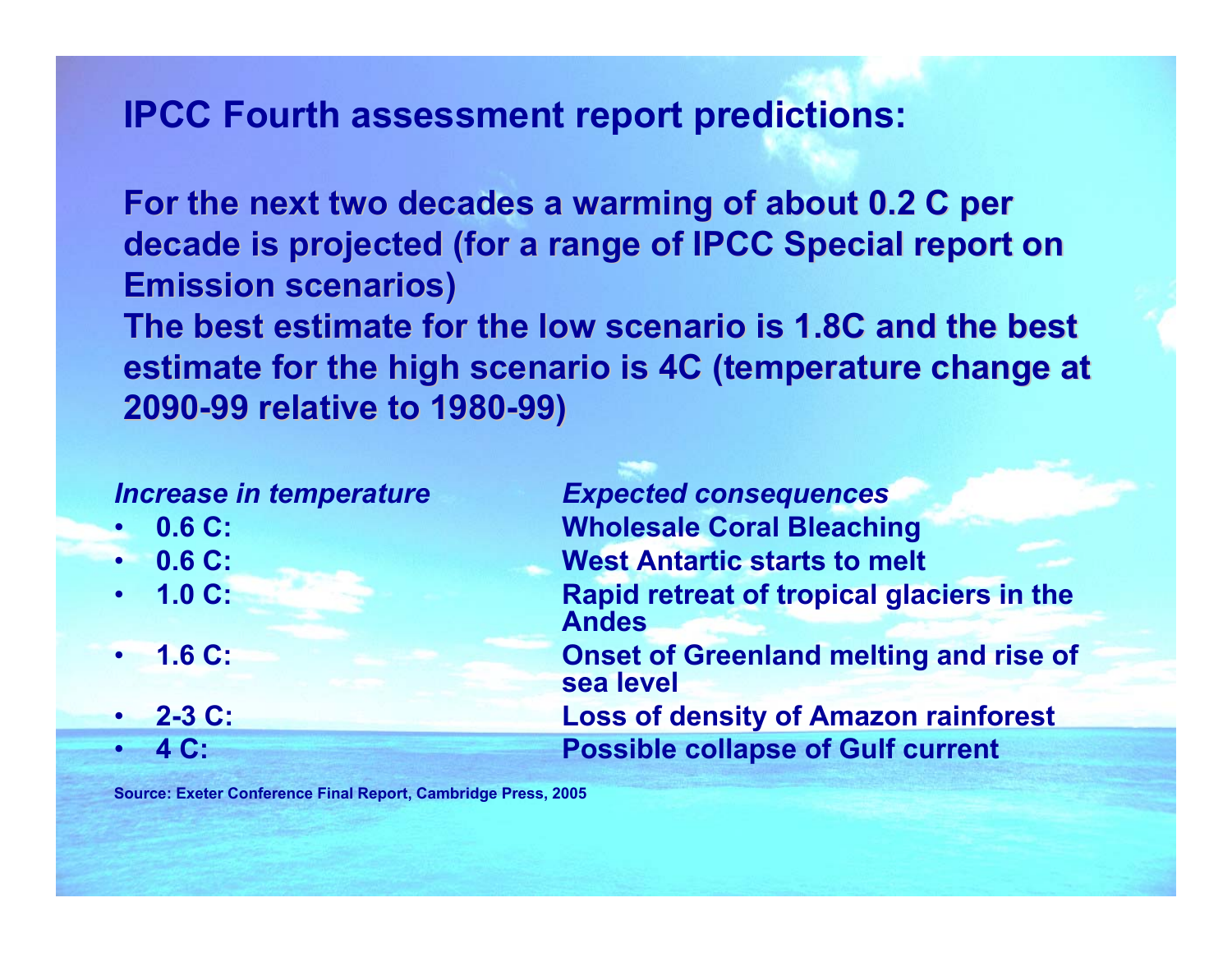**Summary of current impacts for the Caribbean** There are already many signs of the impacts of global **warming in the Caribbean and worldwide…** 

- $\bullet$  **Catastrophic loss of Corals affect fisheries and tourism in Caribbean basin**
- • **Sea level increase affects coastal aquifers and ecosystems**
- **Hurricane intensification threatens coastal**  •**populations and** Δ в Number of intense hurricanes 50 100 **infrastructure**



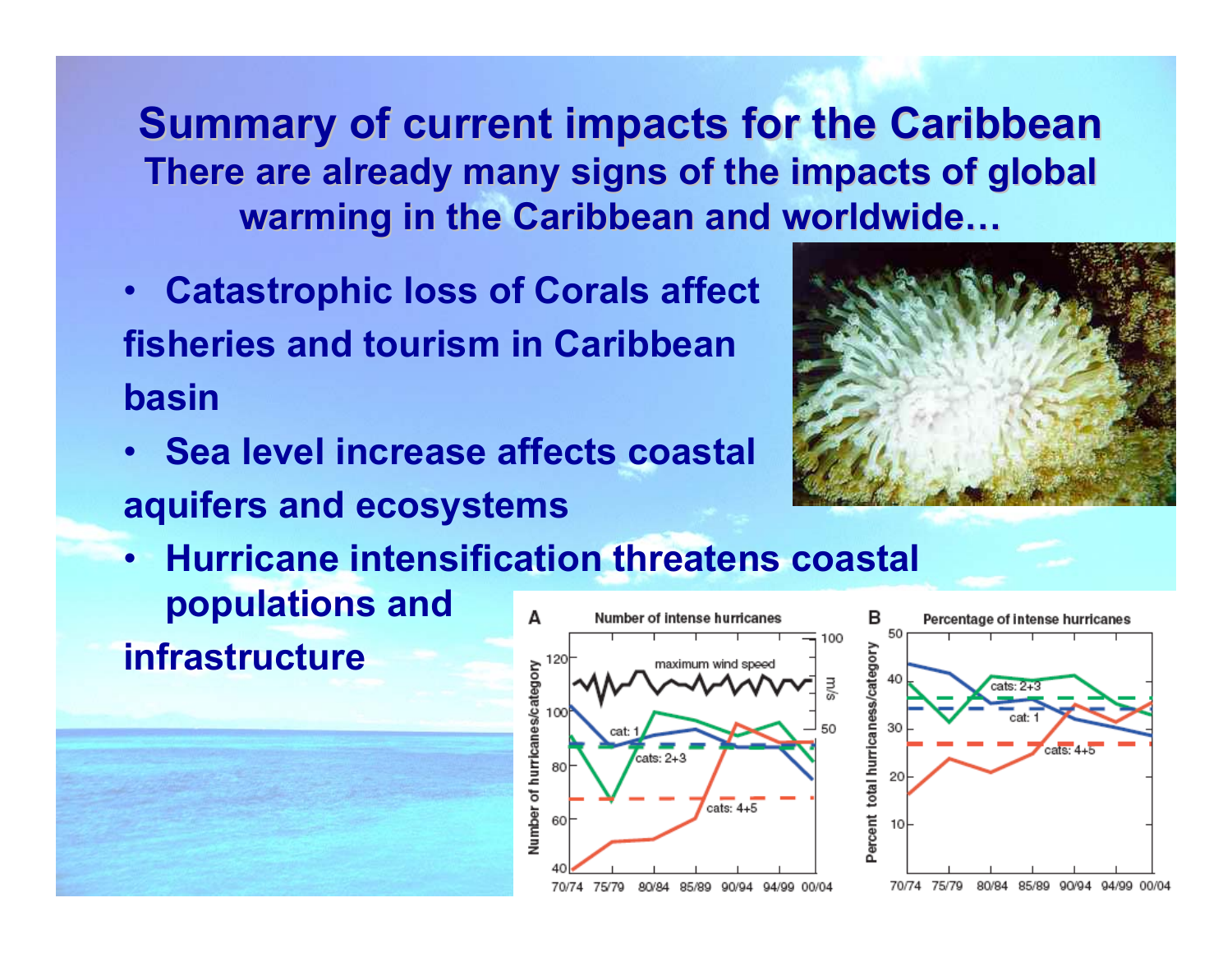#### **Examples of economic impact from climate change in the region by 2050**

- ¾ **Combined impact of sea level rise, loss of fisheries and tourism calculated to equal 5-30% of GDP in the Caribbean**
- ¾ **Water supply to cities will be affected (Quito may see water supply costs increase by 30%, La Paz, Lima, Bogotá also to be affected by diminished supplies caused by climate change)**
- ¾ **Power generation will be more expensive as it shifts from hydro to thermal**
- ¾ **Health costs will be affected by increased exposure to tropical diseases**
- ¾ **The cost of hurricane impact has increased by two orders of magnitude in the Caribbean basin in the last 20 years and hurricane intensity is expected to continue increasing**
- ¾ **Loss of biodiversity and ecosystem integrity: priceless!**
- ¾ **Bank is currently assisting in estimating CC impact cost**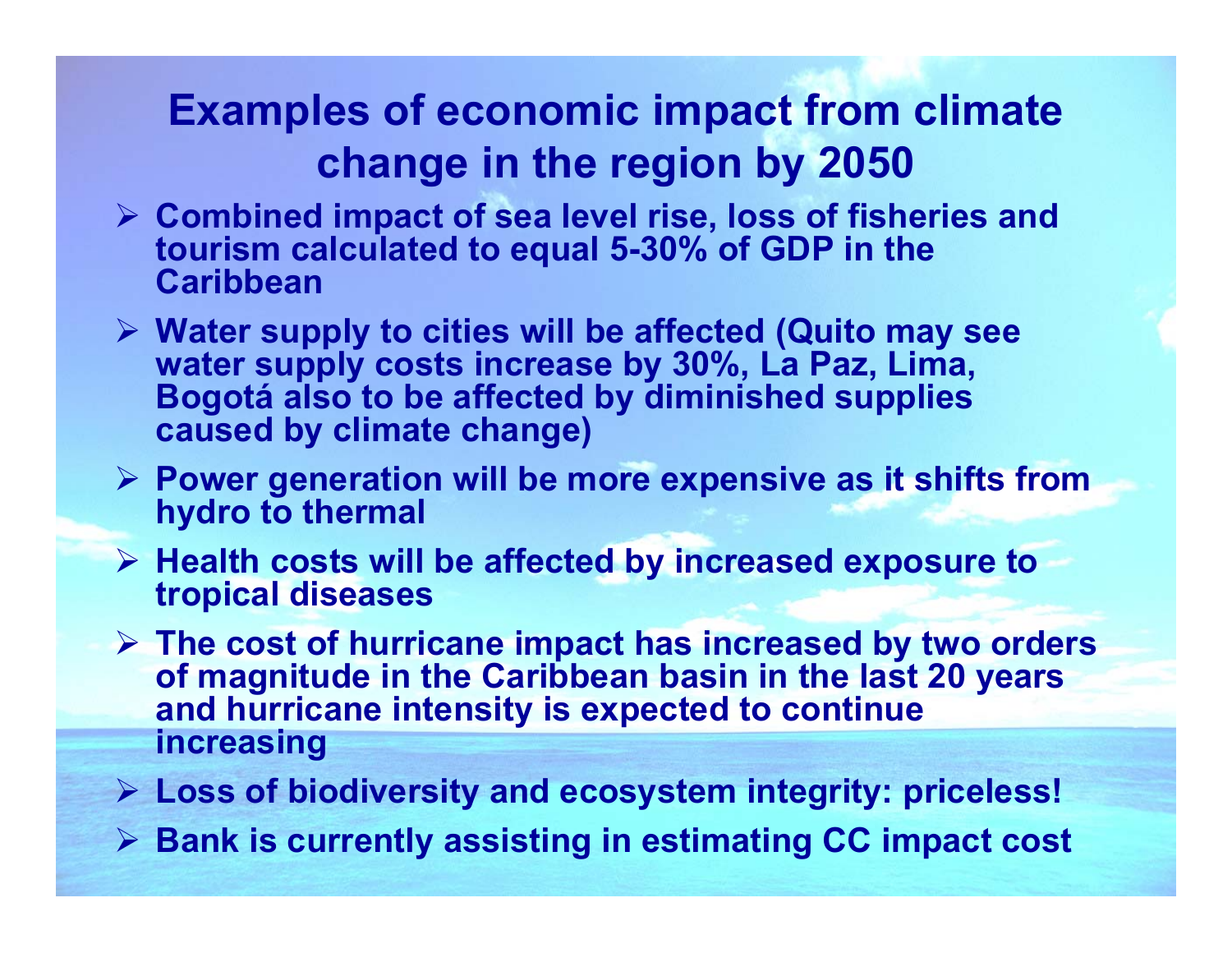### **Three lines of action: Three lines of action:**

**1. Institutional strengthening 1. Institutional strengthening** seeking to empower the region to play an **active and influential role in the active and influential role in the**  international climate agenda.

**2. Carbon finance 2. Carbon financeMaximize the value and synergies of carbon revenues by tightening the linkage between these resources and local between these resources and local environmental and social priorities**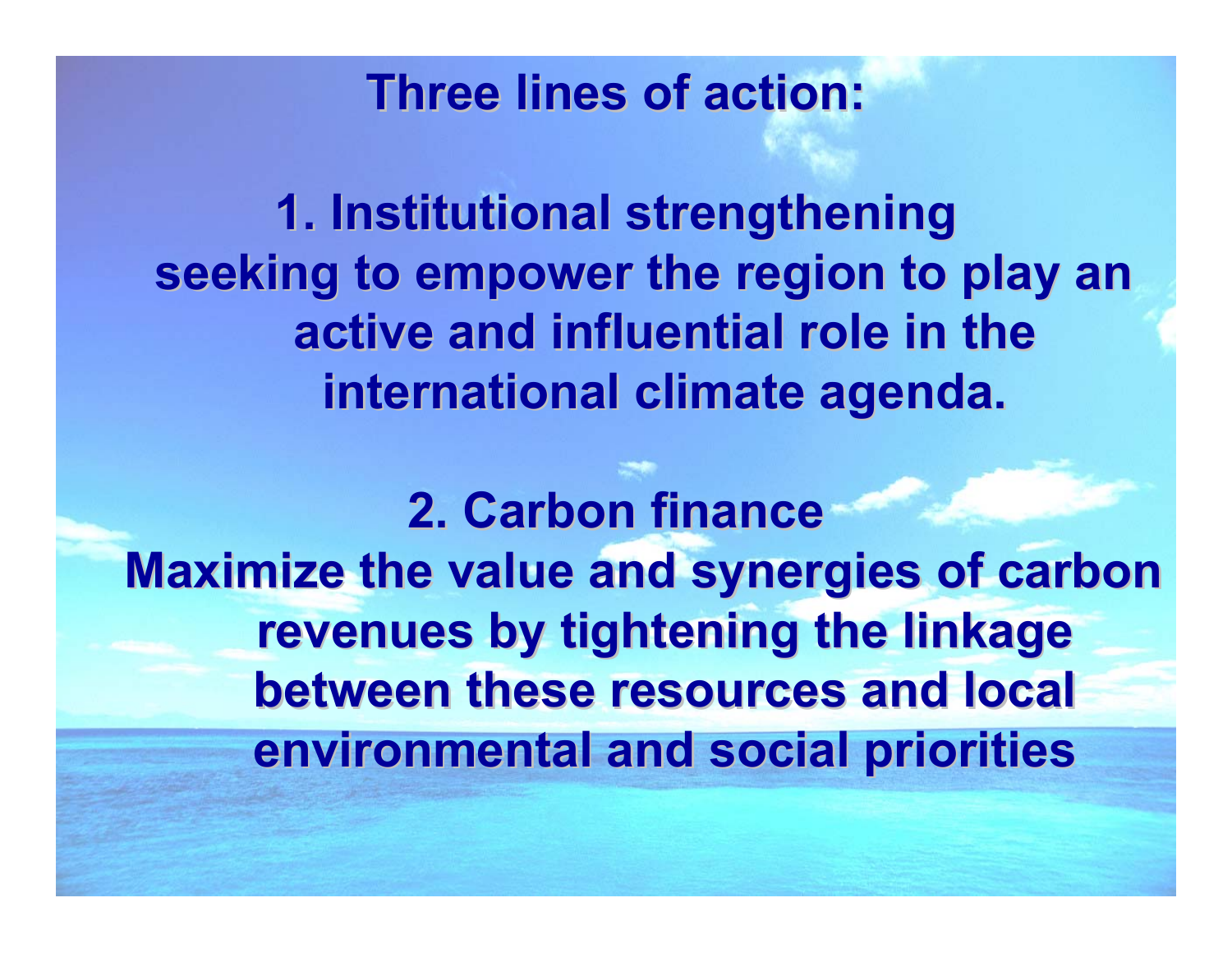### **3. Adaptation 3. Adaptation**

**Priority number one in Latin America;** Large costs imposed on global community by **emission of GHGs.** 

**Irreversible impacts and losses of environmental** services require immediate action;

**Implement activities in key sectors that can illustrate the costs and benefits of adaptation as a springboard to unavoidable large scale adaptation efforts. adaptation efforts.**

**CC impacts fall most heavily on those least able** to respond, and often on those that **contributed very little to its causes. contributed very little to its causes. (GEF - SCCF)**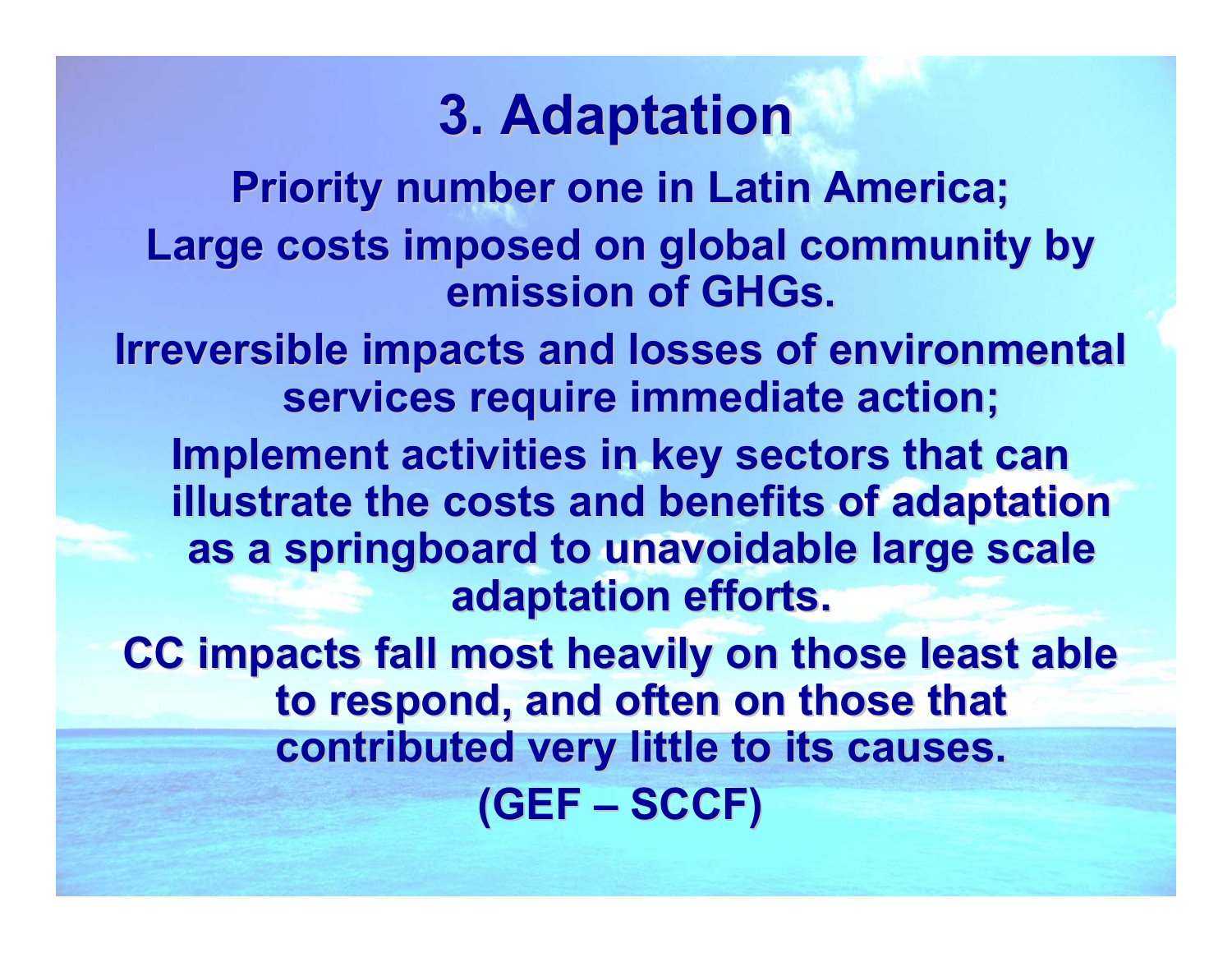#### **Knowledge management Knowledge management**

- •**Agreements with leading scientific institutions (data and analysis focused on Latin America)** 
	- **Meteorological Research Institute (Japan) Meteorological Research Institute (Japan)**
	- **National Center for Atmospheric Research (USA) National Center for Atmospheric Research (USA)**
	- **Pool of glaciology institutes ( Pool of glaciology institutes (Insbruck Insbruck, IRD, MIT) , IRD, MIT)**
	- **Japanese Space Agency Japanese Space Agency**
	- **NOAA (USA) NOAA (USA)**
- **Earth Simulator: Earth Simulator:**
	- **Runs 550 ppm and 650 ppm stabilization**
	- **Architecture:**
		- **40 Teraflops!!!!!!!!!**
		- **Joint ocean-atmosphere model.**
		- **20 x 20 km grid resolution**
		- •**Future 5 x 5 km grid resolution**
	- developed jointly by the Center for Climate System Research (CCSR) of the University of Tokyo and the Japanese National Institute for Environmental Sciences (NIES).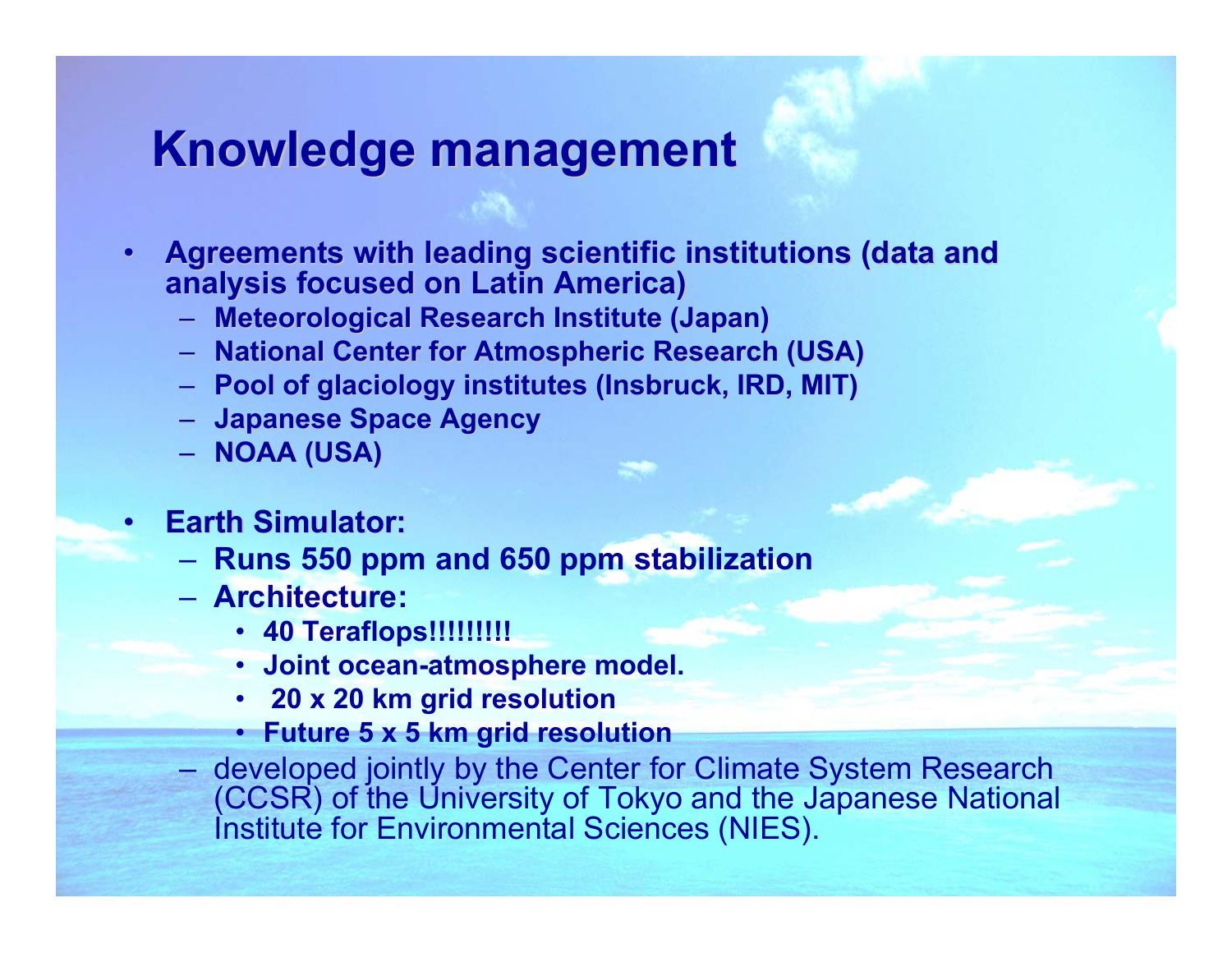# Knowledge management

- • **Cooperation with MRI on the Earth Simulator:** 
	- **training in Japan to enable efficient use of ES data**
	- **technical assistance to interpret results**
	- **cooperation for dissemination of results in scientific literature**
	- **data storage**
	- **scientific exchange**
	- **feedback to ES for better future simulation at regional level**
	- **participation in meetings of the Subsidiary Body for Scientific and Technical Advice (SBSTA) and IPCC.**
	- **ES results made available for specific coastal areas in 3 countries of the Caribbean covering marshland s, inland wetlands, coral reefs, and areas of tourist and fishery activities**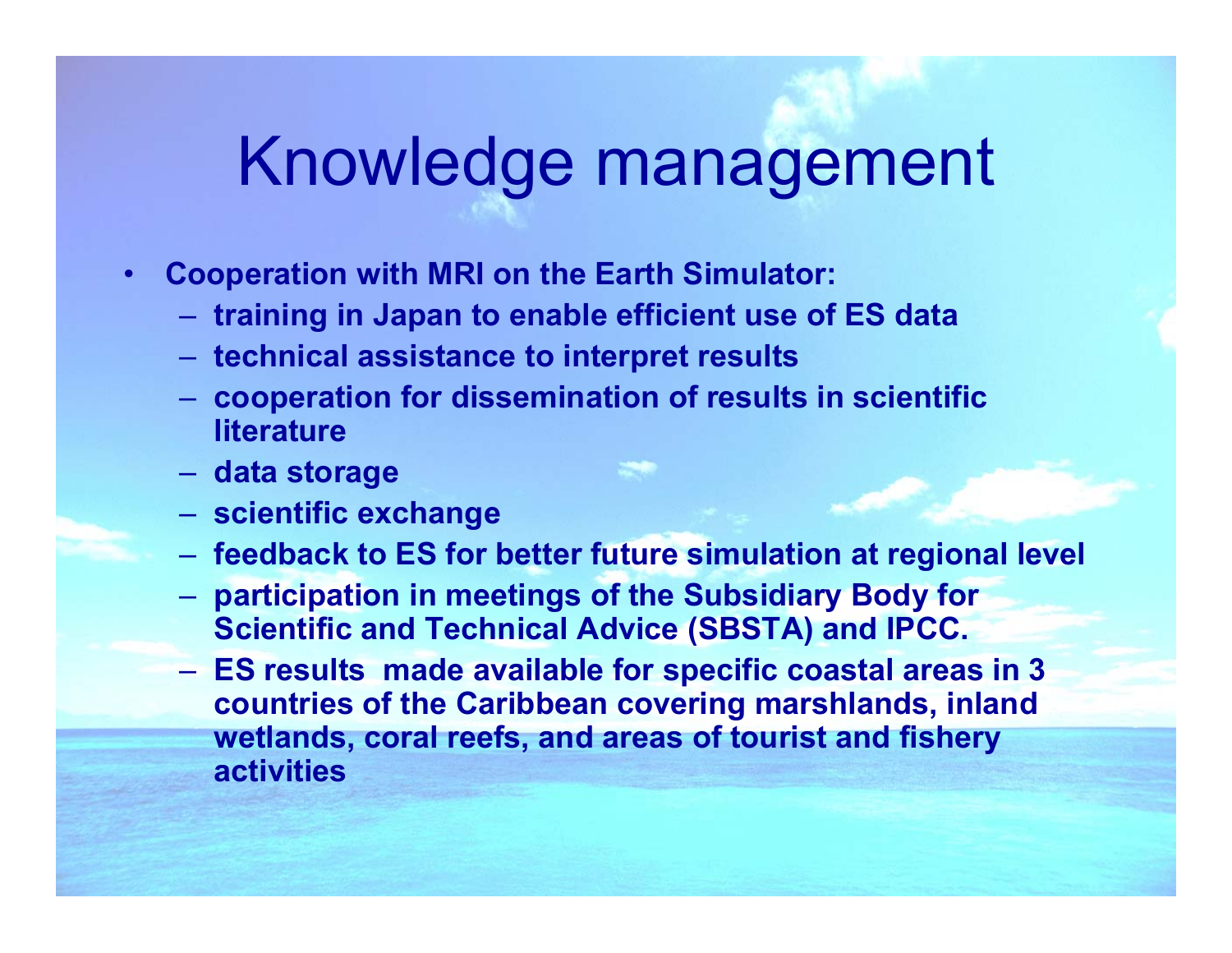# **Carbon finance at the World Bank**

• **Seven funds: E\$1,3 billion (European and Japanese)**

#### • **In Latin America:**

- **35 projects under preparation**
- **24 projects under supervision (ERPAS)**
- **Renewable energy (solar, eolic, geothermal)**
- **Waste management (landfill gas, wastewater treatment)**
- **Transport**
- **Carbo n sinks (reforestation, avoided deforestation, ecosystem recovery)**
- **Others (industrial gases)**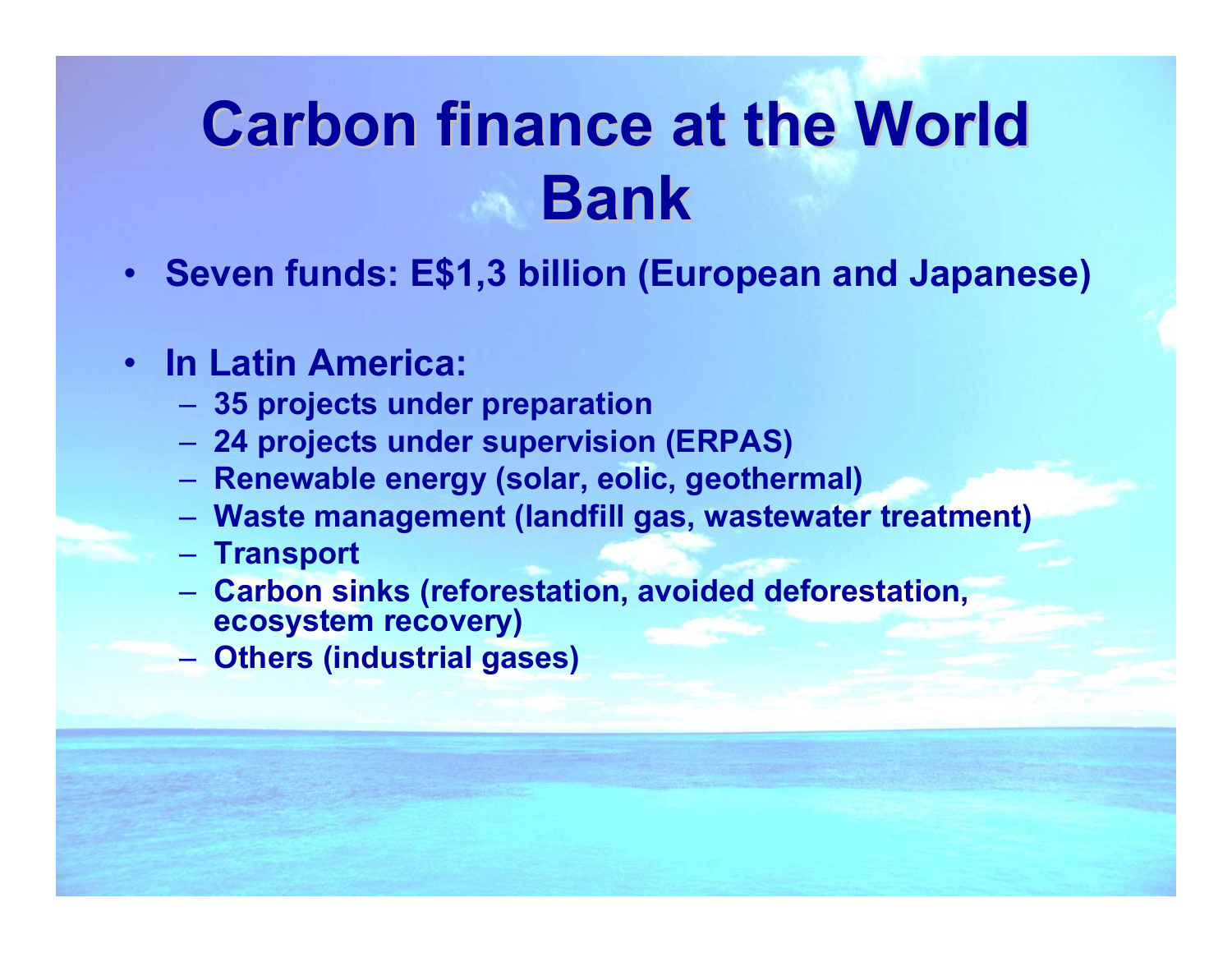### **Financing adaptation at the World Bank Financing adaptation at the World Bank**

#### • **GEF**

- $\mathcal{L}_{\mathcal{A}}$  , and the set of the set of the set of the set of the set of the set of the set of the set of the set of the set of the set of the set of the set of the set of the set of the set of the set of the set of th **– General trust fund (Climate Change Focal Area)**
- **Strategic priority on adaptation (US\$50 million) million)**
- $\mathcal{L}_{\mathcal{A}}$  , and the set of the set of the set of the set of the set of the set of the set of the set of the set of the set of the set of the set of the set of the set of the set of the set of the set of the set of th **Special Climate Change Fund (~US\$70 \,one million in pledges) million in pledges)**
- **Japanese Climate Change initiatives grant (US\$10 million/year) (US\$10 million/year)**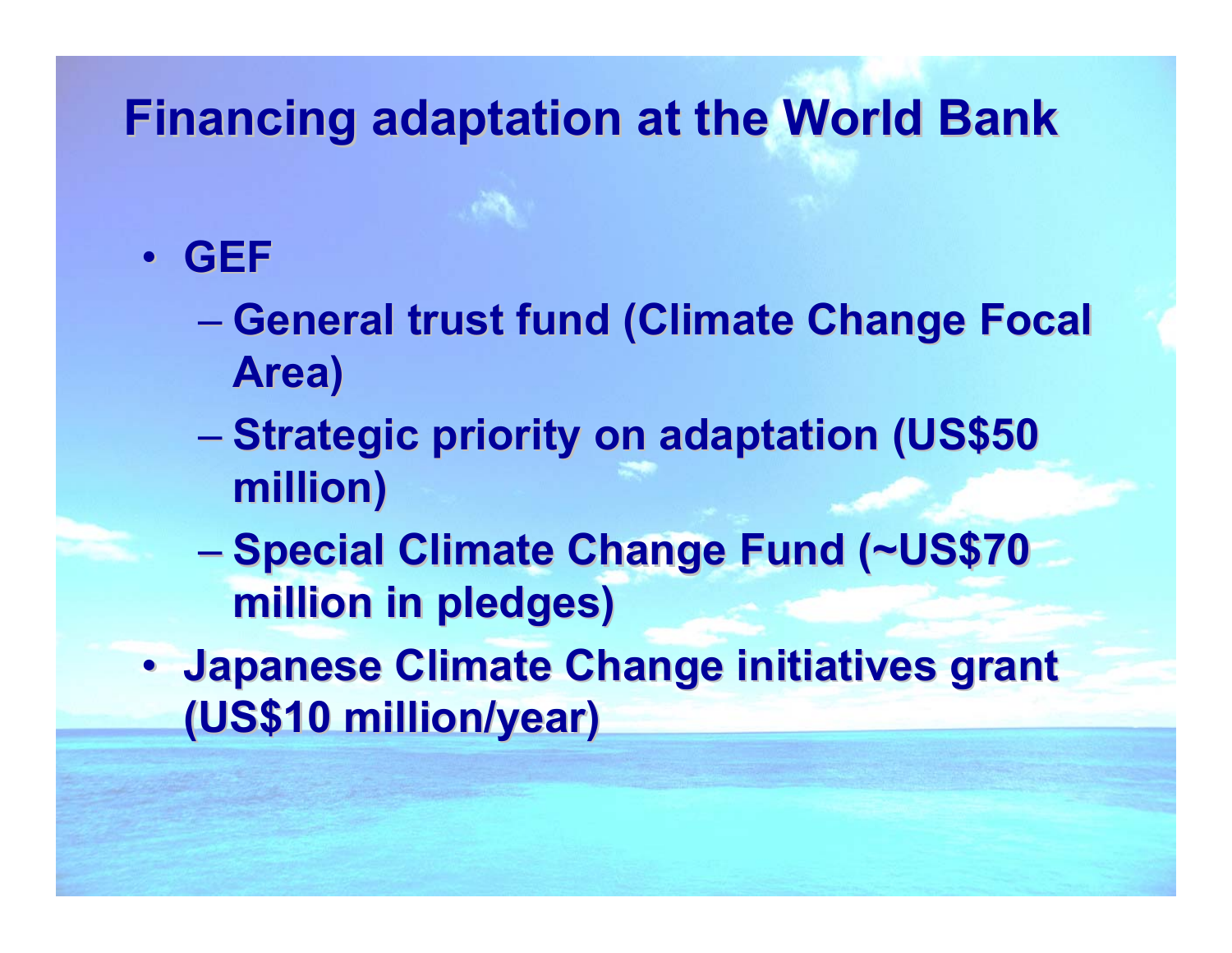### **What is being done at the World Bank in the region? the region?**

- **Mitigation efforts through the Kyoto Protocol**
- **Adaptation efforts through GEF and other sources of funding**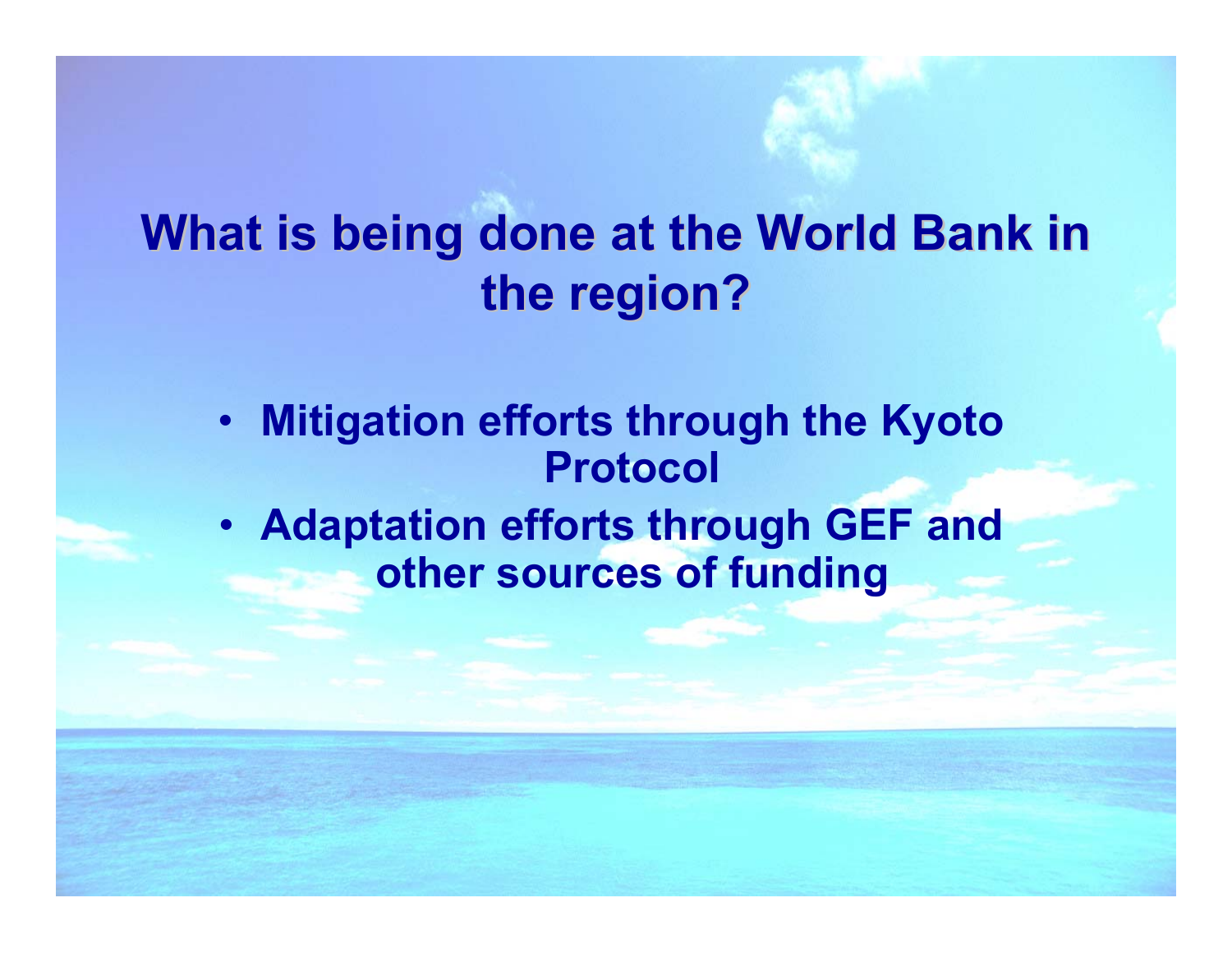#### **MACC**

#### **Adaptation**

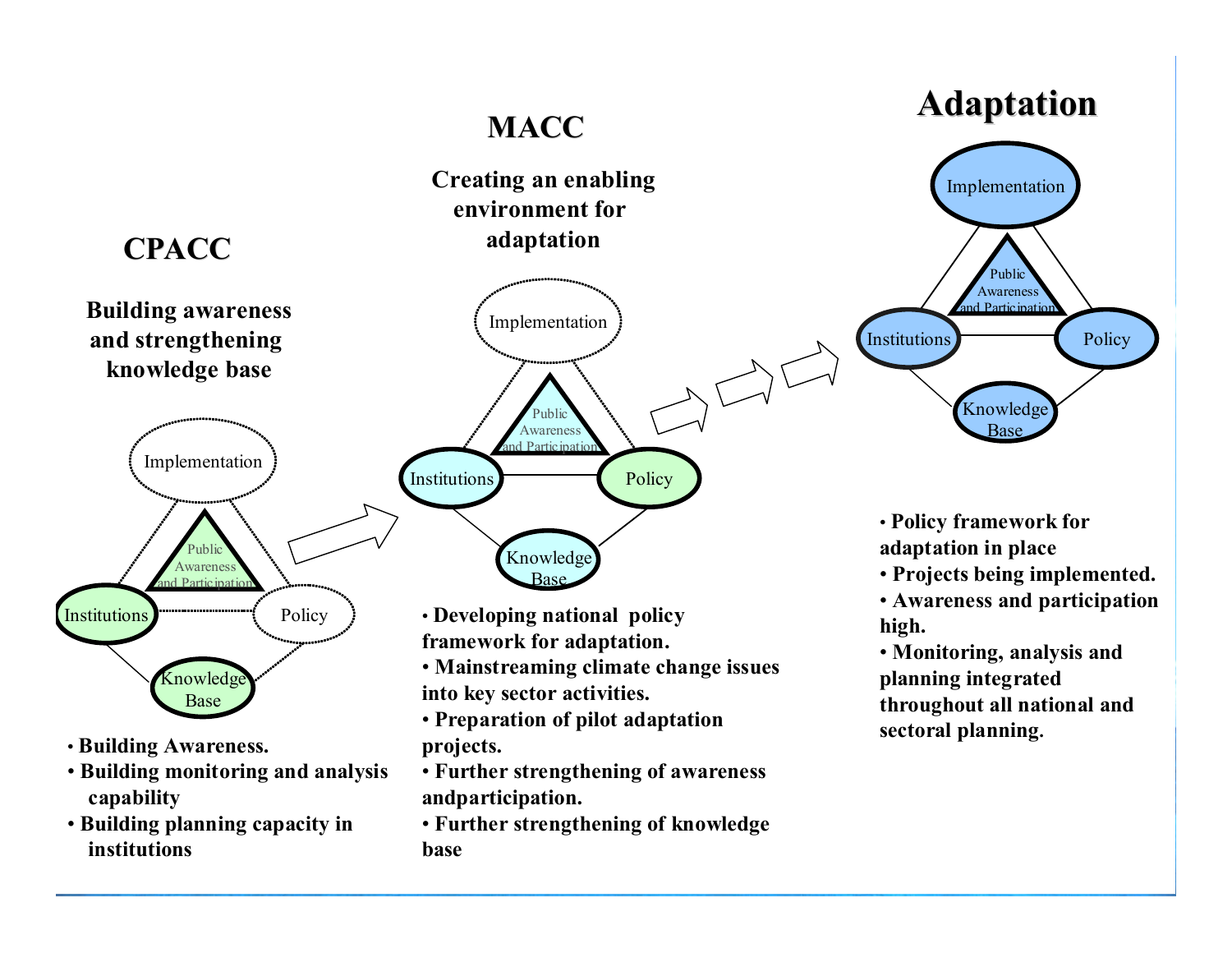# **Caribbean Community Climate Change Center Change Center**

- **Regional center of excellence in capacity building,** technical assistance, as well as support mechanism **to Caricom Caricom countries countries**
- **Designed to be: Designed to be:**
	- **An advisory body on climate change policy and a source of An advisory body on climate change policy and a source of**  scientific and technical information on climate change and **its potential impacts on the region.**
	- **A** coordinating body for climate change adaptation and **mitigation activities, enhancing institutional effectiveness mitigation activities, enhancing institutional effectiveness and maximizing synergies and cross and maximizing synergies and cross -sectoral sectoral linkages linkages**
	- **A** resource mobilization institution for regional and national **activities in the field of climate change. activities in the field of climate change.**
	- Creation mandated in 2001, inaugurated in 2005, implementing agency for SPACC, and soon for MACC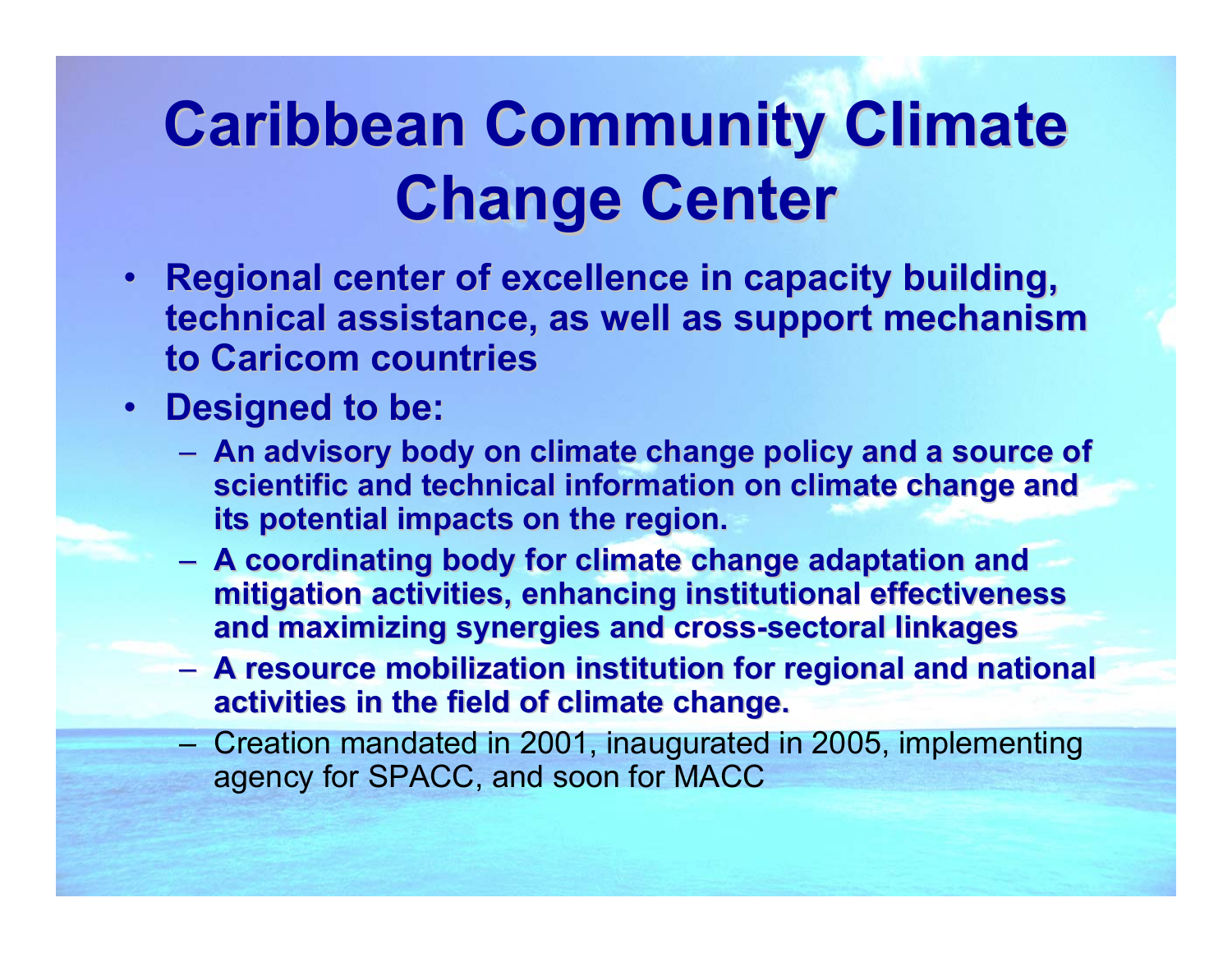**Implementing adaptation measures in coastal zones of Dominica, Saint Lucia and St. Vincent & the Grenadines (GEF - SPA-US\$7 m)**

• **The objective is to support efforts to implement specific (integrated) pilot adaptation measures addressing primarily, the impacts of climate change on their natural resource base, focused on biodiversity and land degradation along coastal and near coastal coastal areas**.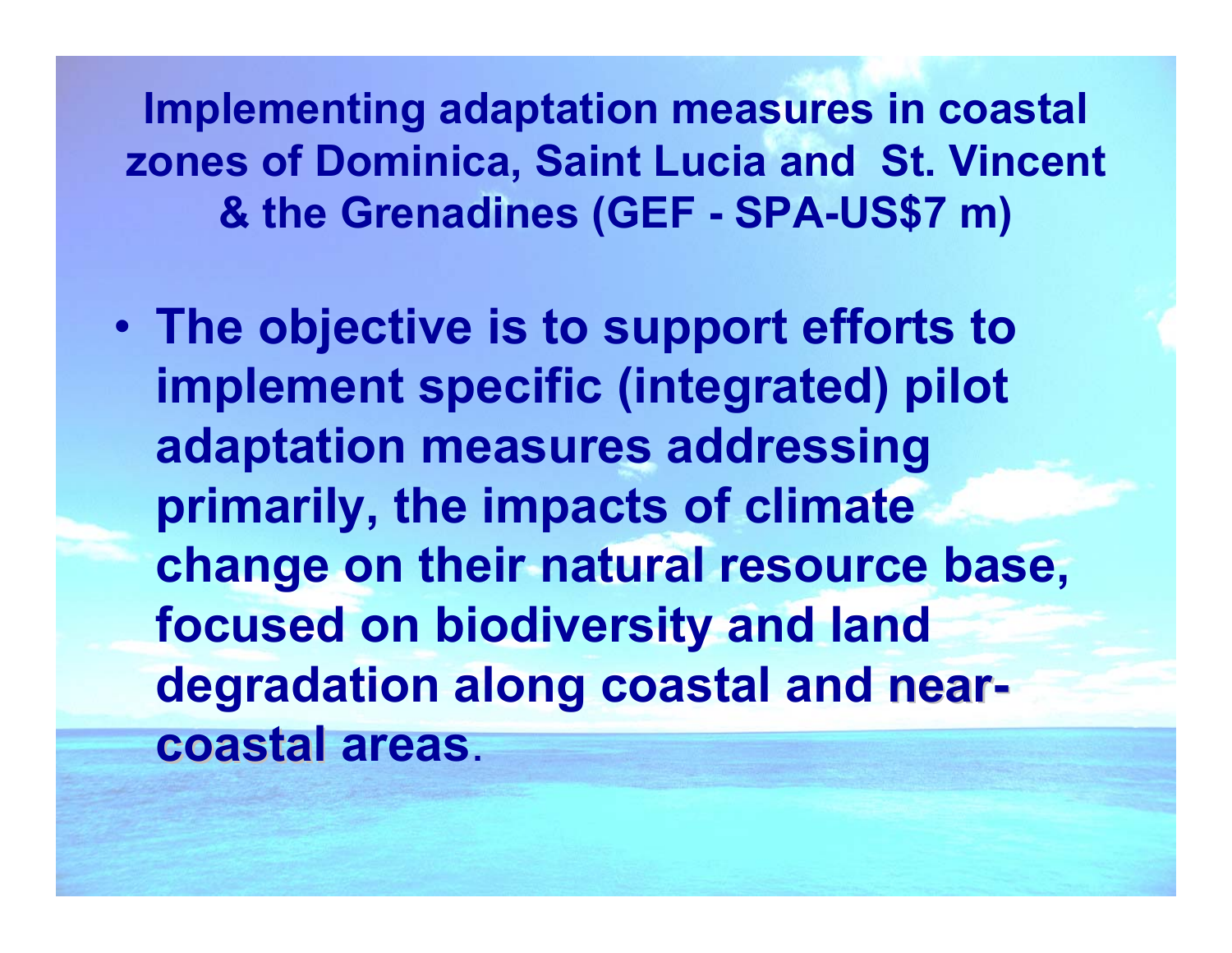### Adaptation options:

- **Adaptation to changes in water supply and to CC impacts on coastal ecosystems in the Islands of Bequia and Union (St. Vincent & the Grenadines)**
- **Strengthened critical coastal infrastructure in the Castries area (St. Lucia).**
- **Morne Trois Pitons National Park Integrated Ecosystem Management (Dominica).**
- **Approved: Sept 6, 2006**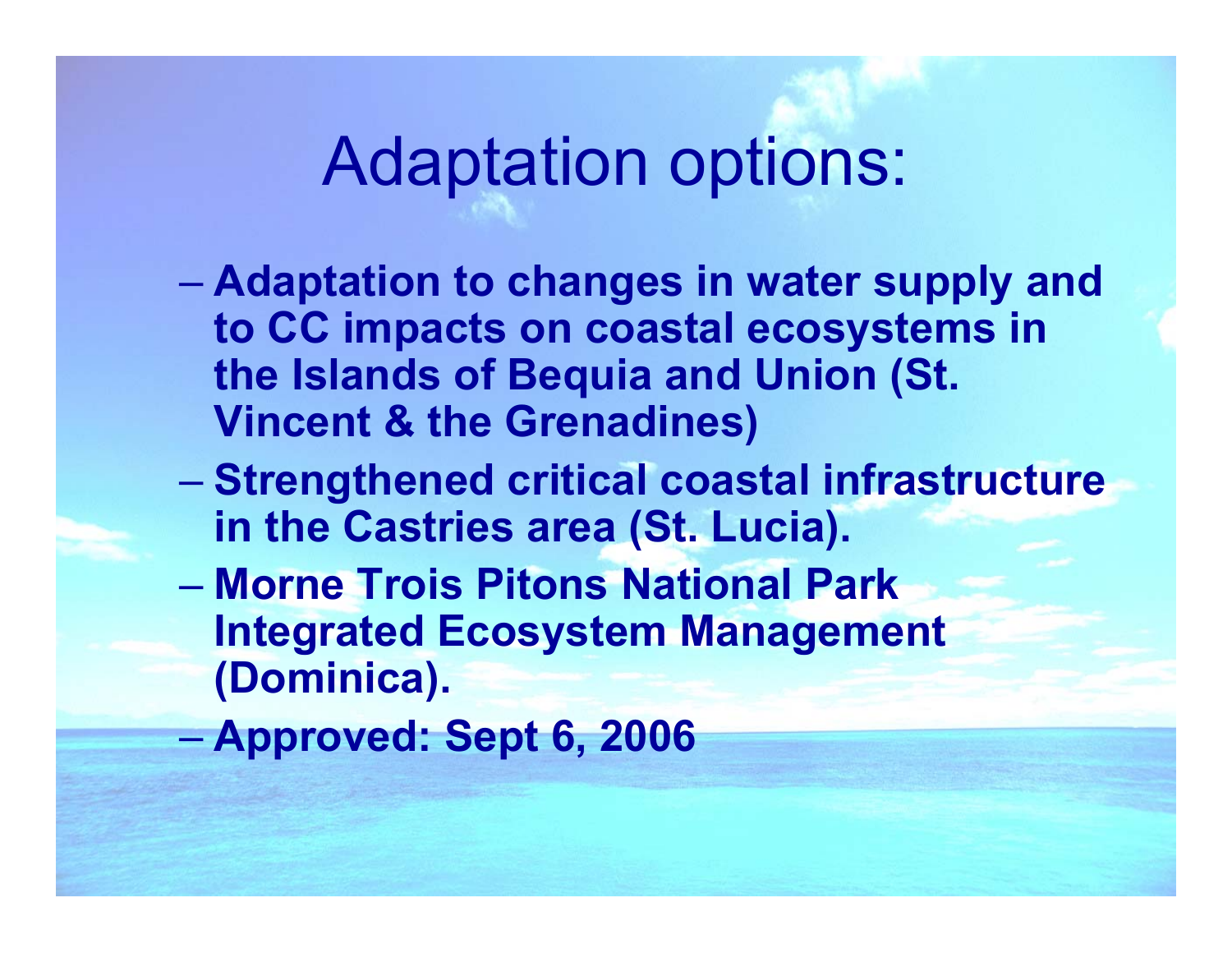### **Combining adaptation and mitigation**

- **Trinidad and Tobago: Nariva Wetland Restoration and Carbon Offset Project:**
- **Bio Carbon Fund: E\$2 m**
- **Objective: Cause carbon sequestration through reforestation and restoration of Nariva Wetlands ecosystem**
- **A restored coastal ecosystem:**
	- **Will promote carbon sink (compensated through Bio Carbon fund)**
	- **Will protect biodiversity (65 species of endemic birds)**
	- **Will provide buffer to storm surges for inland communities (adapting to stronger hurricanes)**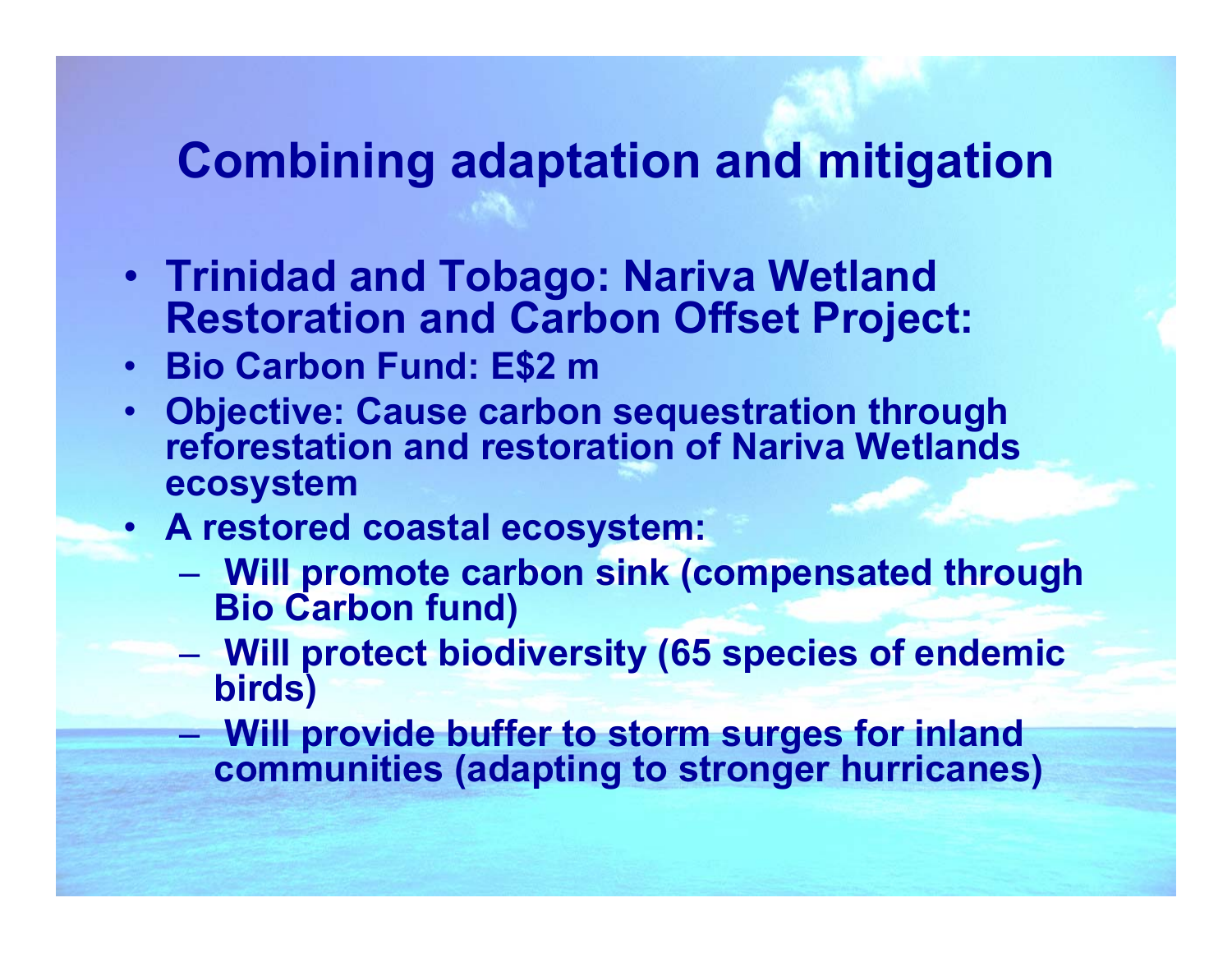### **Colombia: Integrated National Adaptation Plan (US\$15 m-SPA)**

- **Complement specific pilot adaptation measures to meet the anticipated impacts from climate change focused on key priorities Communications**
	- **High altitude moorlands (water regulation, carbon storage, hydro-energy)**
		- **Riparian belts, reforestation, habitat conservation**
	- **Ins ular areas**
		- **Rain harvesting, water demand management, protection and monitoring of a MPA**
	- $\mathcal{L}_{\mathcal{A}}$  , and the set of the set of the set of the set of the set of the set of the set of the set of the set of the set of the set of the set of the set of the set of the set of the set of the set of the set of th **Increased exposure to Malaria and Dengue**
		- $\mathcal{L}_{\mathcal{A}}$  , and the set of the set of the set of the set of the set of the set of the set of the set of the set of the set of the set of the set of the set of the set of the set of the set of the set of the set of th **Strengthen detection and prevention programs and infrastructure**
	- **Board approved April 11, 2006**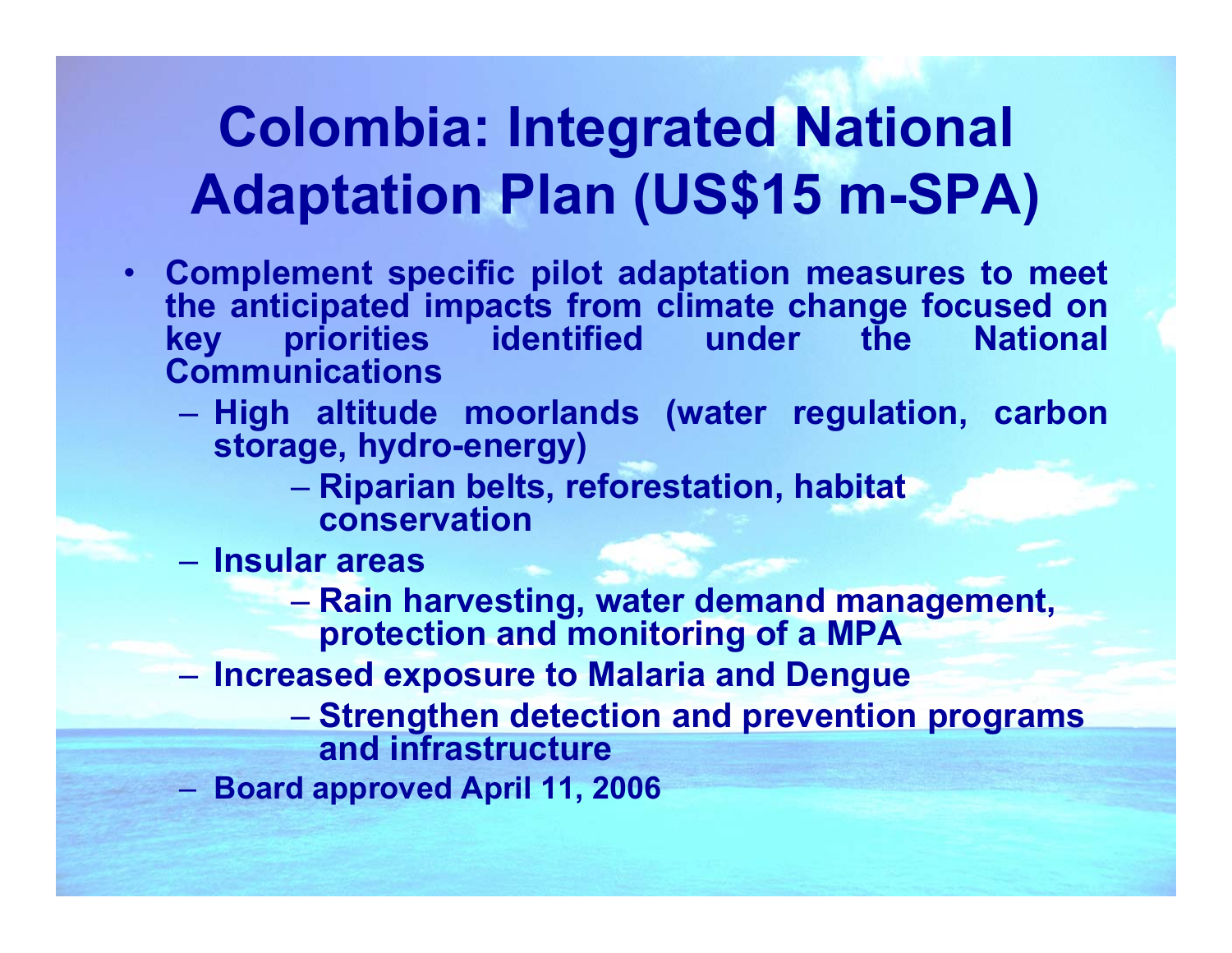**Mexico: Gulf Coast Wetlands Adaptation to climate change impacts on coastal wetlands in the Gulf of Mexico through improved water resource management – US\$ 28 m-SCCF (INE)**

**Objective: Reduce vulnerability to anticipated Impacts from CC on Mexico's water resources, with primary focus on coastal areas of Gulf of Mexico and associated basins. Protection of environmental and economic functions from CC related impacts:** 



- • **National climate impact on water budget assessment**
- • **On gulf coast wetlands (address impacts from subsidence and salination):**
	- **Restoration of natural surface drainage**
	- **Rationalization of water use**
	- **Regeneration of soil cover**

**(Source: Ortiz Pérez y Méndez Linares. 1999)**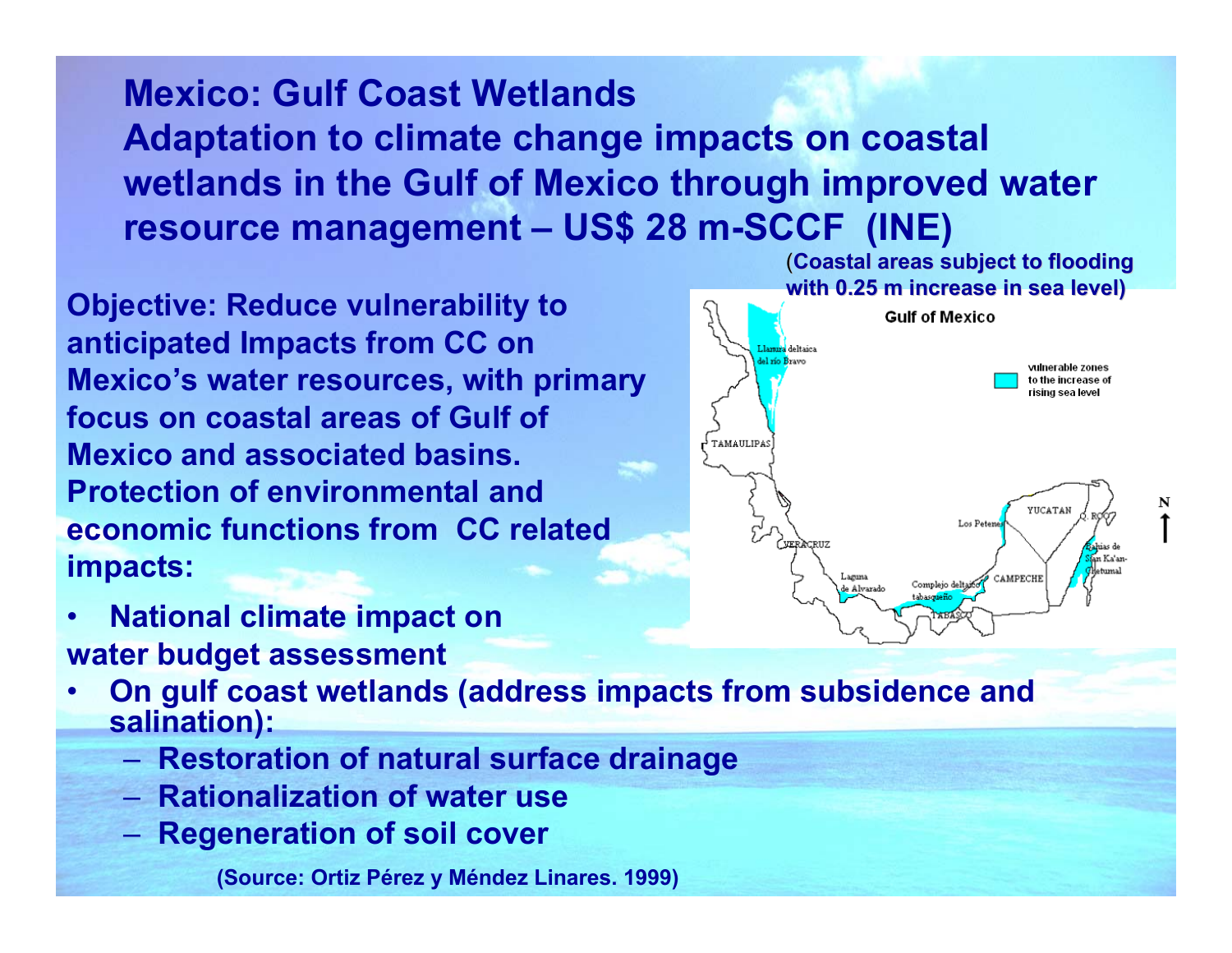#### **Other adaptation projects in the region:**

- • **Andean Moorlands: greater contribution to water regulation than tropical glaciers: Objective: Understand carbon and water cycles (CCIG)**
	- **Compensate for loss of water regulation in Las Hermosas**
		- •**Soil cover recovery over 10000 ha**
		- •**Widen riparian vegetation belt**
		- •**Optimize water demand**
- •**GEF Central Andes Regional Adaptation Project (Bolivia, Ecuador, Peru):**
- • **Objective: Implement key measures to address impacts from affected glacier regulated water flow on Human consumption, Agriculture, Energy, Ecosystems Components:** 
	- **Water supply for human consumption, agriculture and ecosystem integrity:**
		- •**Development of alternative sources**
		- •**Demand management**
		- •**Engineered storage**
	- – **Energy supply**
		- **Diversification of supply**
	- **Agriculture**
		- **Alternative crops, advanced irrigation systems**

*Scheduled for GEF approval by July 07*

- • **Regional Andes: CCIG**
	- **Set up of monitoring network of field stations for priority glaciers (from environmental service perspective)**
	- **Remote sensing of tropical glaciers through ALOS (Advanced Land Observation System, Japan)**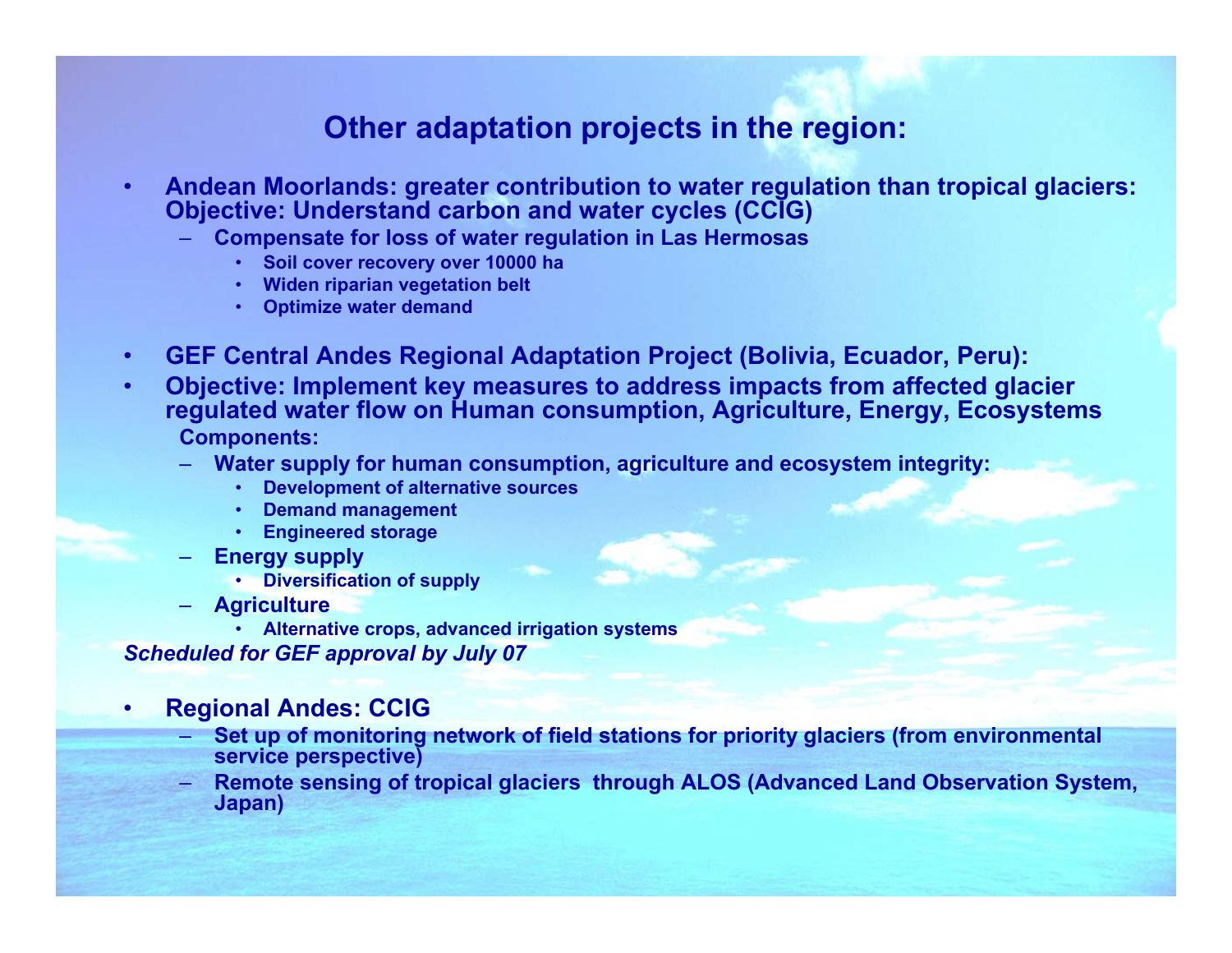# Recommendations

- • **Adaptation is about development, and should therefore be focused on integrating climate change risks and adaptation measures into development actions on the ground**
- • **Thus, Mainstreaming of climate concerns into national and regional policies and development activities is essential**
- • **Strengthen work on institutional development and technical assistance in climate change is required.**
- • **Better understanding of regional climate trends and projected impacts is supported.**
- • **Work on ecosystem restoration and climate change adaptation need to be made more complementary and mutually supportive**
- • **Synergies between the mitigation work (with carbon revenues) and adaptation opportunities in the region are sought.**